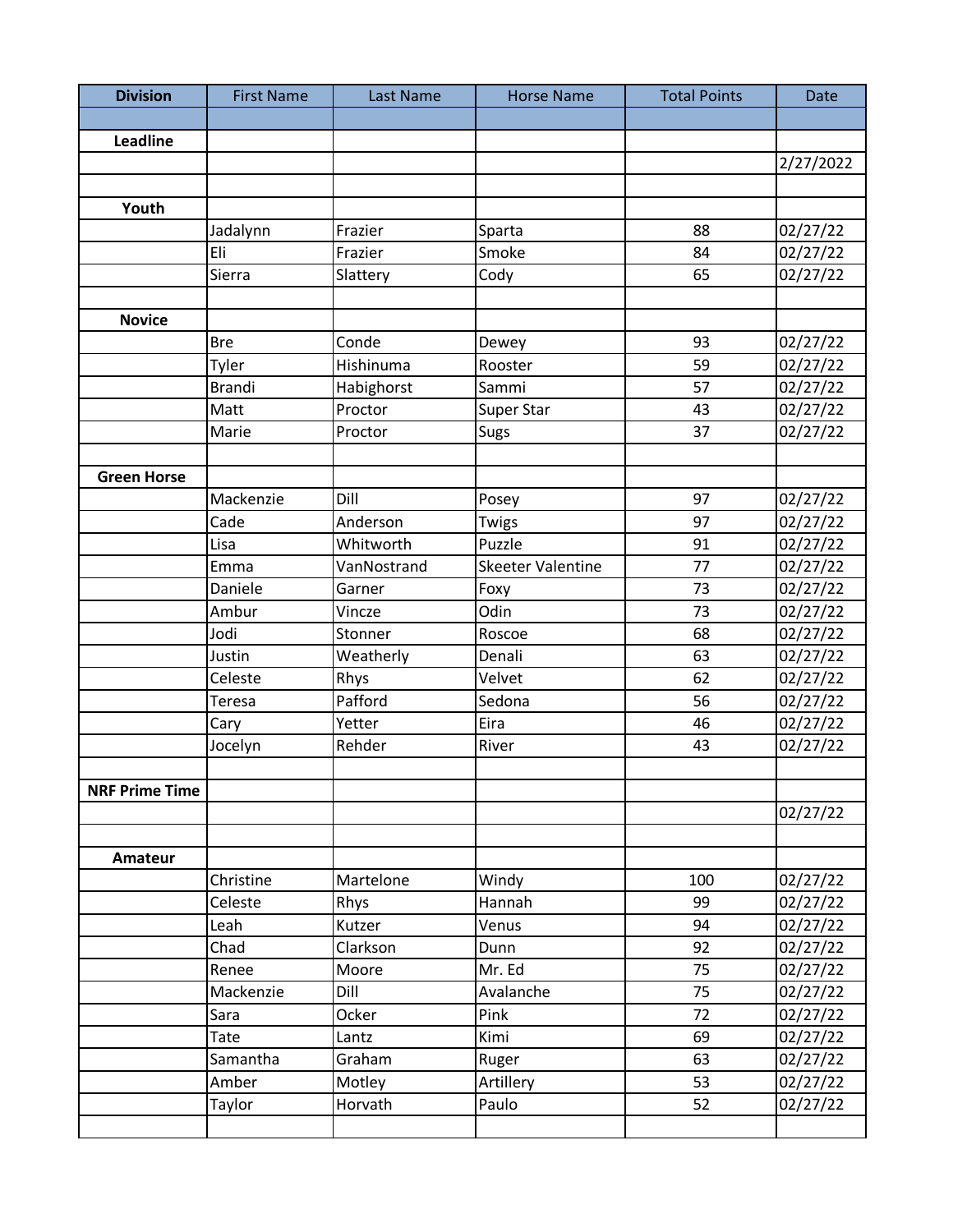| Open                |               |                     |                  |     |          |
|---------------------|---------------|---------------------|------------------|-----|----------|
|                     | Jodi          | Stonner             | RockyTop         | 112 | 02/27/22 |
|                     | Melissa       | Marlow              | Dakota           | 111 | 02/27/22 |
|                     | Caitlyn       | McCarty             | Lonan            | 110 | 02/27/22 |
|                     | Amber         | Parmley             | The Maybe Mare   | 108 | 02/27/22 |
|                     | Melissa       | Goad                | Skye             | 107 | 02/27/22 |
|                     | Lynette       | Keese               | Sunny            | 104 | 02/27/22 |
|                     | Makayla       | Dahley              | Jack             | 103 | 02/27/22 |
|                     | Christine     | Exley               | Doc              | 103 | 02/27/22 |
|                     | Emma          | VanNostrand         | Waylon           | 102 | 02/27/22 |
|                     | Lisa          | Whitworth           | <b>Toots</b>     | 100 | 02/27/22 |
|                     | Shawnna       | Jarvis              | Jake             | 98  | 02/27/22 |
|                     | Jacy          | Clarkson            | Tangey           | 97  | 02/27/22 |
|                     | Rebeca        | Applemann           | Reno             | 95  | 02/27/22 |
|                     | Daniele       | Garner              | Friday           | 91  | 02/27/22 |
|                     | Makayla       | Dahley              | Jolene           | 88  | 02/27/22 |
|                     | <b>Bobbie</b> | Foote               | Mindy            | 88  | 02/27/22 |
|                     | Leah          | Knudsen             | Twist            | 87  | 02/27/22 |
|                     | Teresa        | Pafford             | Beulah           | 81  | 02/27/22 |
|                     | Forellen      | Bonham              | Rosie            | 78  | 02/27/22 |
|                     | Nicole        | <b>Blanco-Cross</b> | Dunn             | 77  | 02/27/22 |
|                     | Alex          | Cerullo             | Solstice         | 74  | 02/27/22 |
|                     | Melissa       | Goad                | <b>Tater Tot</b> | 69  | 02/27/22 |
|                     | Morgan        | Larimore            | Gus              | 67  | 02/27/22 |
|                     | Kirsten       | <b>Bradshaw</b>     | Monet            | 60  | 02/27/22 |
|                     | Sarah         | Dunn                | Bo               | 57  | 02/27/22 |
|                     |               |                     |                  |     |          |
| <b>The Classics</b> |               |                     |                  |     |          |
|                     | Jill          | Colby               | Dutch            | 82  | 02/27/22 |
|                     |               |                     |                  |     |          |
| <b>Legends</b>      |               |                     |                  |     |          |
|                     |               |                     |                  |     | 02/27/22 |
|                     |               |                     |                  |     |          |
| Pro                 |               |                     |                  |     |          |
|                     | <b>Brii</b>   | Rhys-Moore          | Serenity         | 109 | 02/27/22 |
|                     | <b>Beth</b>   | Olson               | Chompers         | 104 | 02/27/22 |
|                     | Brii          | Rhys-Moore          | Hannah           | 103 | 02/27/22 |
|                     | Rachel        | Cain                | Boone            | 97  | 02/27/22 |
|                     | Laura         | Hoff                | Elijah           | 86  | 02/27/22 |
|                     | Kari          | Rippy               | Shelby           | 85  | 02/27/22 |
|                     | Abby          | Pacheco             | Koda             | 51  | 02/27/22 |
|                     | Joanna        | Duncan              | Patches          | 14  | 02/27/22 |
|                     |               |                     |                  |     |          |
| <b>Rising Stars</b> | Asher         | Knudsen             |                  | 95  | 02/27/22 |
|                     |               |                     |                  |     |          |
|                     |               |                     |                  |     |          |
|                     |               |                     |                  |     |          |